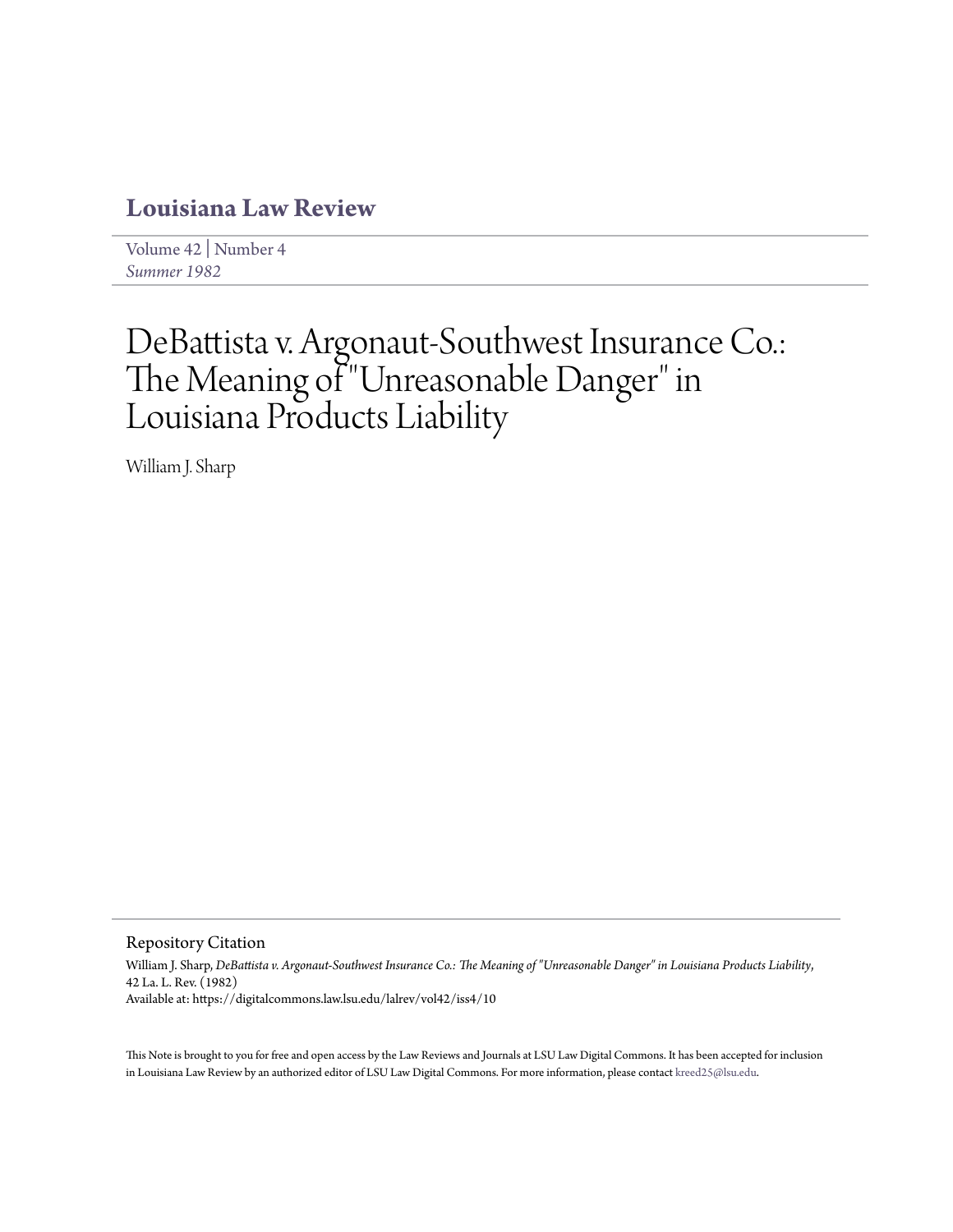## *DeBattista v. Argonaut-Southwest Insurance Co.:* THE MEANING OF "UNREASONABLE DANGER" **IN** LOUISIANA PRODUCTS LIABILITY

The plaintiff contracted serum hepatitis following a blood transfusion she received in conjunction with surgery performed at Southern Baptist Hospital, and sued both the hospital and its blood bank, which had drawn and processed the blood. The district court dismissed the suit, finding no cause of action on an implied warranty in connection with the sale of blood, and no proof of negligence in the blood's preparation, storage, or infusion.' The Fourth Circuit Court of Appeal affirmed the dismissal based on its finding that the plaintiff failed to prove either that the blood was unwholesome or that it caused the plaintiff's disease." The Louisiana Supreme Court reversed and entered judgment for the plaintiff. Although the supreme court affirmed the district court's finding of no negligence on the part of the hospital, it found the defendants strictly liable in tort, *holding* that blood contaminated with hepatitis virus is defective, *i.e.,* unreasonably dangerous to normal use. Additionally, the supreme court determined that "[tihe risks involved in receiving a transfusion of blood in this condition are certainly greater than a reasonable consumer would expect." *DeBattista v. Argonaut-Southwest Insurance Co.,* 403 So. **2d 26, 31** (La. 1981).

Products liability, a recent development of tort law, encompasses that class of cases involving the liability of the seller of a product for injury caused by defects in that product. Traditionally, individuals who were injured by manufactured products looked to the theories of negligence and implied warranties for their causes of action. However, neither theory was totally responsive to the needs of all plaintiffs.' The action on the breach of an implied warranty sounded in contract and required privity between the injured party and the party being sued. When the injured party was merely a user of the

Clearly, traditional negligence and warranty causes of action posed serious impediments to the injured consumer's ability to recover. Perhaps more importantly, the public policy goals undergirding the societal commitment to a notion of expansive manufacturer liability for defective products could not be effectively

realized in view of the limitations inherent in the traditional causes of action. *See* also Wade, Strict *Tort Liability of Manufacturers,* **19** Sw. L.J. **5 (1965);** Note, *Torts-Strict Liability of Manufacturers.* **23 LA.** L. REV. **810 (1963); 63** AM. Jun. **2d** *Products Liability S* **25 (1972);** Annot., 17 A.L.R. **672,** 674 **(1922).**

**<sup>1.</sup>** *See* DeBattista v. Argonaut-Southwest Ins. Co., 403 So. **2d 26. 26** (La. **1981).**

<sup>2.</sup> DeBattista v. Argonaut-Southwest Ins. Co., **385** So. **2d 518** (La. App. 4th Cir. **1980).**

**<sup>3.</sup>** *See* Spence v. Three Rivers Builders & Masonry Supply, Inc., **353** Mich. 120, **90** N.W.2d **873 (1958);** Lonzrick v. Republic Steel Corp., **6** Ohio St. 2d 227, **218** N.E.2d **185 (1966);** DiVello v. Gardner Mach. Co., 46 Ohio **App.** 161, 102 N.E.2d **289** (Ct. **Com.** Pleas **1951);** Birnbaum, *Unmasking the Test for Design Defect: From Negligence [to Warranty] to Strict Liability to Negligence,* **33** VAND. L. REV. **593, 596 (1980):**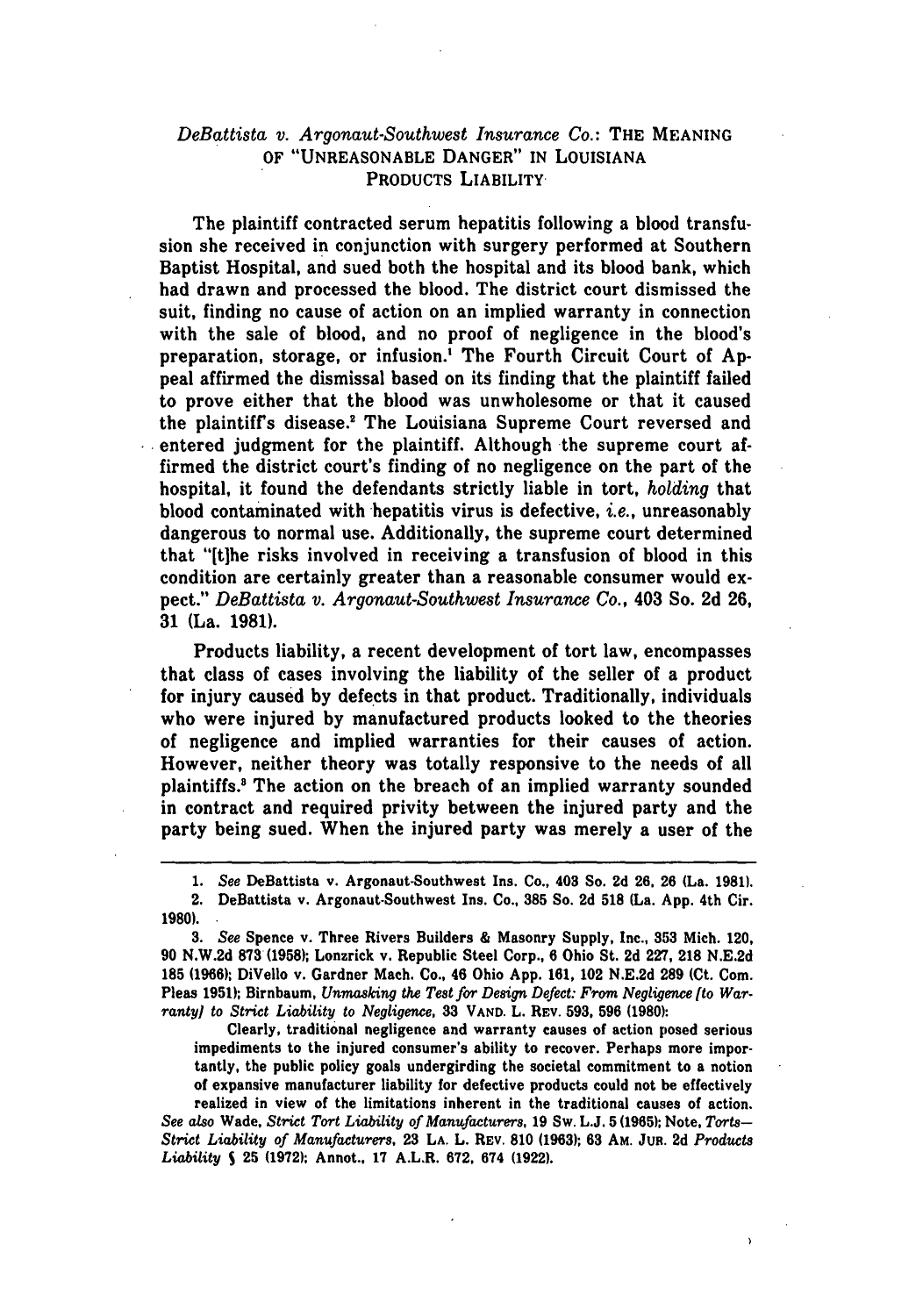product, separated from the manufacturer **by** middlemen and the purchaser, he was unable to bring a warranty action.<sup>4</sup> However, the alternative action brought in negligence presented an equally formidable problem -the plaintiff had the burden of proving some *act* on the part of the manufacturer that fell below the standard of care owed the plaintiff.' Although the courts found ways to circumvent these problems, their methods were largely unsatisfactory, if only from a theoretical standpoint.<sup>6</sup>

*5. See, e.g.,* Evans v. Travelers Ins. Co., 212 So. **2d 506** (La. **App.** 1st Cir. **1968);** Birnbaum, *supra* note **3,** at **595-96:**

**[A]** cause of action in negligence did not suddenly become a route without burdens .... The injured plaintiff still had the considerable evidentiary problem of proving that the manufacturer was, in fact, negligent. The doctrine of *res ipsa* lo*quitur,* where applicable, offered some help, but the manufacturer could dispel the inference of negligence **by** advancing sufficient evidence to show that he exercised due care in the manufacture of the product and in the adoption of quality control measures. As Justice Traynor'noted, 'faln injured person, however, is not ordinarily in a position to refute such evidence or identify the cause of the defect, for he can hardly be familiar with the manufacturing process as the manufacturer himself is.'

Keeton, *Products Liability-Proof of the Manufacturer's Negligence,* 49 **VA.** L. REv. **675, 676 (1963):** "The principle obstacle to recovery, generally speaking, on a negligence theory is not the substantive law as to duty or causation but the unavailability of sufficient evidence of negligence to have the case submitted to the jury."; Krauskopf, *supra* note 4, at 459: "The obvious shortcoming of the negligence theory is the difficulty of proving lack of ordinary care. Negligence existing at the manufacturing level may be impossible to establish even with the aid of *res ipsa loquitur.";* Wade, *On the Nature of Strict Liability for Products,* 44 Miss. L.J. **825, 826 (1973):**

It is often difficult, or even impossible, to prove negligence on the part of the manufacturer or supplier. True, res ipsa loquitur often comes to the aid of the injured party. But it is normally regarded as a form of circumstantial evidence, and this means that there must be a logical inference of negligence which is sufficiently strong to let the case go to the jury. This is often not present, and strict liability eliminates the need of the proof.

**6.** Coca-Cola Bottling Works v. Lyons, 145 Miss. **876, 111** So. **305 (1927);** Madouras v. Kansas City Coca-Cola Bottling Co., 230 **Mo. App. 275, 90** S.W.2d 445 (K.C. Ct. **App. 1936);** Ward Baking Co. v. Trizzino, **27** Ohio **App.** 475, **161 N.E. 557 (1928);** Wisdom v. Morris Hardware Co., **151** Wash. **86,** 274 P. **1050 (1929);** Birnbaum, supra note **3,** at 594 [speaking of *McPherson v. Buick Motor Co.,* **217** N.Y. **382, 111 N.E. 1050 (1916)]:** "Linking the duty of due care to the contract doctrine of privity made the responsibility of the manufacturer to the user of the product essentially illusory." Also, *id.* at **595:** "[In the leading case of *Henningsen v. Bloomfield Motors, Inc.* **[32 N.J. 358.**

<sup>4.</sup> *See, e.g.,* Catlin v. Union Oil Co., **31** Cal. **App. 597, 161** P. **29 (1916);** Kusiek v. Thorndike & Hix, 224 Mass. 413, 112 **N.E. 1025 (1916);** Gerkin v. Brown & Sehler Co., **177** Mich. 45, 143 N.W. 48 **(1913);** Pillars v. R.J. Reynolds Tobacco Co., **117** Miss. 490, **78** So. **365 (1918);** Mazetti v. Armour **&** Co., **75** Wash. **622, 135** P. **633 (1913); Birn**baum, *supra* note **3;** Krauskopf, *Products Liability,* **32** Mo. L. REV. 459, 462 **(1967):** "The ultimate manufacturer was ordinarily the one best able to satisfy a judgment, but without privity between the injured party and the manufacturer supporting an action sounding in contract was impossible."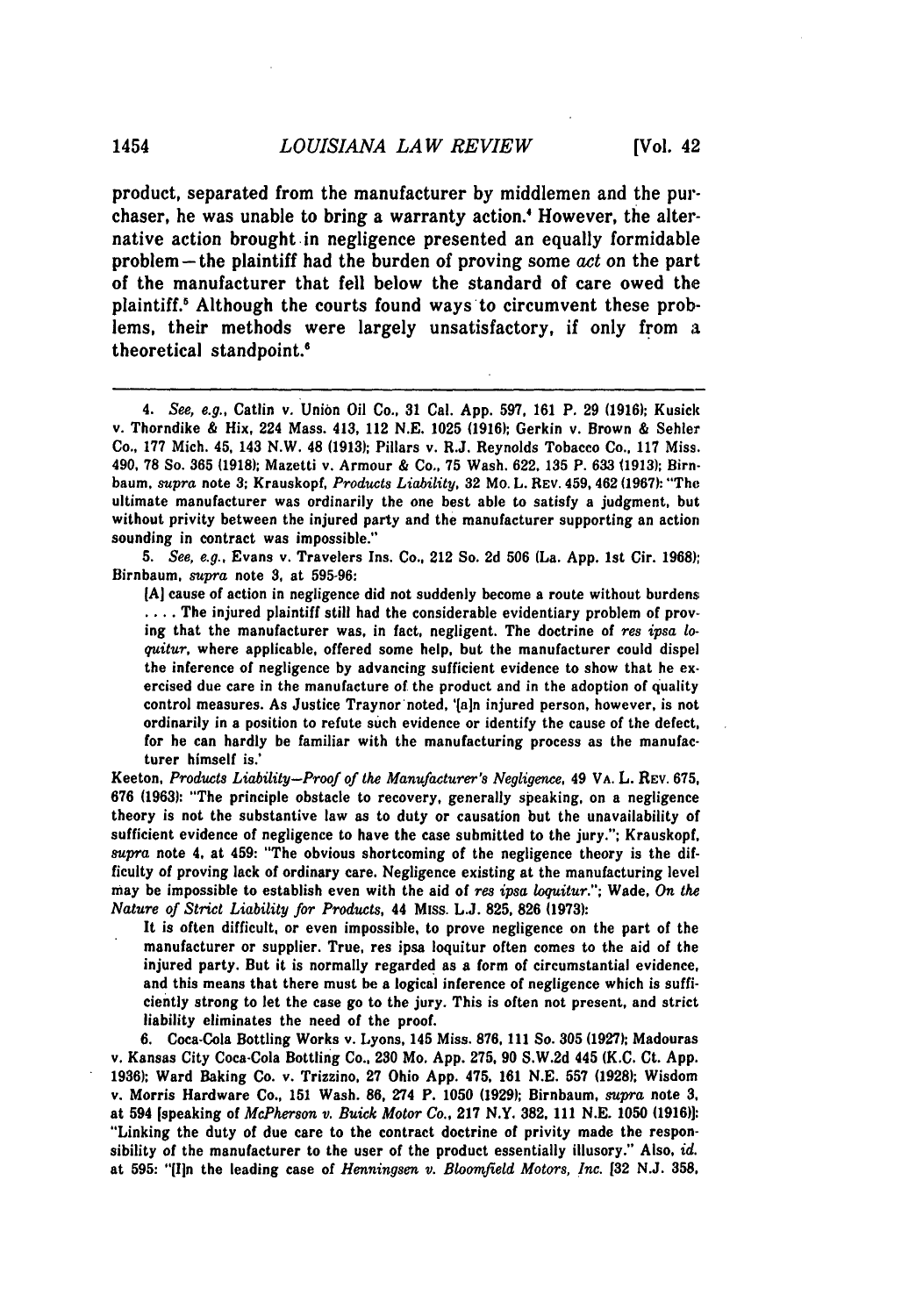### *NOTES* **19821 <sup>1455</sup>**

In **1963** the California Supreme Court proposed a new theory of recovery in products liability cases with its decision in *Greenman v. Yuba Power Products, Inc.*,<sup>7</sup> which is generally regarded<sup>8</sup> as the fountainhead of strict liability in a products liability action. In *Greenman,* the state supreme court established that the manufacturer's liability for his defective products could be grounded in strict tort liability without resort to theories of negligence or breach of implied warranty. The court held that "[a] manufacturer is strictly liable in tort when an article he places on the market, knowing that it is to be used without inspection for defects, proves to have a defect that causes injury to a human being."<sup>9</sup>

In response to the rapid developments in products liability law evidenced **by** and following *Greenman,* the drafters of the *Restatement (Second) of Torts* in **1965** addressed the liability of **"[one** who sells any product in a defective condition unreasonably dangerous to the user or consumer . . . . "<sup>10</sup> According to the comments to section 402(A),

**161 A.2d 69 (1960)],** the New Jersey Supreme Court dispensed with the privity requirement **.. .** holding that the obligation of the manufacturer is not grounded in the law of sales, but upon the 'demands of social justice.' **";** Prosser, *The Assault Upon the Citadel, (Strict Liability to the Consumer),* **69** YALE **L.J. 1099. 1100 (1960):** "The most important of these [exceptions to the general rule of non-liability to persons not in privity] was that the seller of a chattel owed to any one who might be expected to use it a duty of reasonable care to make it safe .... **.";** Wade, *supra* note **3,** at **6:**

[Miany courts have permitted a warranty action **by** the ultimate purchaser against the manufacturer **by** stretching various legal concepts out of shape in order to find privity present. Thus, they sometimes have treated the retailer as an agent of either the manufacturer or the purchaser; or they have spoken of assignment of the interest; they have treated the purchaser as a third party beneficiary of another contract. More frequently, they have spoken of the warranty as running with the chattel, much as a covenant runs with the land.

**7. 27** Cal. Rptr. **697, 377 P.2d 897 (1963).**

*8. See, e.g.,* Harris v. Karri-On Campers, Inc., 640 **F.2d 65** (7th Cir. **1981):** Jones **&** Laughlin Steel Corp. v. Johns-Manville Sales Corp., **626 F.2d 280 (3d** Cir. **1980);** Murray v. Fairbanks Morse, **610 F.2d** 149 **(3d** Cir. **1979);** McPhail v. Municipality of Culebra, **598 F.2d 603 (1st** Cir. **1979);** Pan-Alaska Fisheries, Inc. v. Marine Constr. **&** Design Co., **565 F.2d 1129** (9th Cir. **1977);** Mustang Fuel Corp. v. Youngstown Sheet **&** Tube Co., **561 F.2d** 202 (10th Cir. **1977);** Lovelace v. Astra Trading Corp., 439 F. Supp. **753** (S.D. Miss. **1977).** *See generally,* Crawford, *Products Liability-The Cause of Action,* 22 LA. **B.J. 239 (1975);** Noel, *Strict Liability of Manufacturers,* **50** A.B.A.J. 446 (1964); Wade, *Strict Tort Liability of Manufacturers,* **19** Sw. L.J. **5,9 (1965);** Comment, *Manufacturer's Product Liability-Strict Liability-Tort or Contact?,* 43 B.U.L. REV. **576** (1963); Note, *Torts-Strict Liability of Manufacturers,* **23** LA. L. REV. **810** (1964); Note, *Torts-Products Liability-Strict Liability?* **28** Mo. L. REv. **663 (1963).**

- **9. 27** Cal. Rptr. at **700, 377** P.2d at **900.**
- **10. RESTATEMENT (SECOND)** OF TORTS **S** 402A **(1965):**
- **(1)** One who sells any product in a defective condition unreasonably dangerous to the user or consumer or to his property is subject to liability for physical harm thereby caused to the ultimate user or consumer, or to his property, if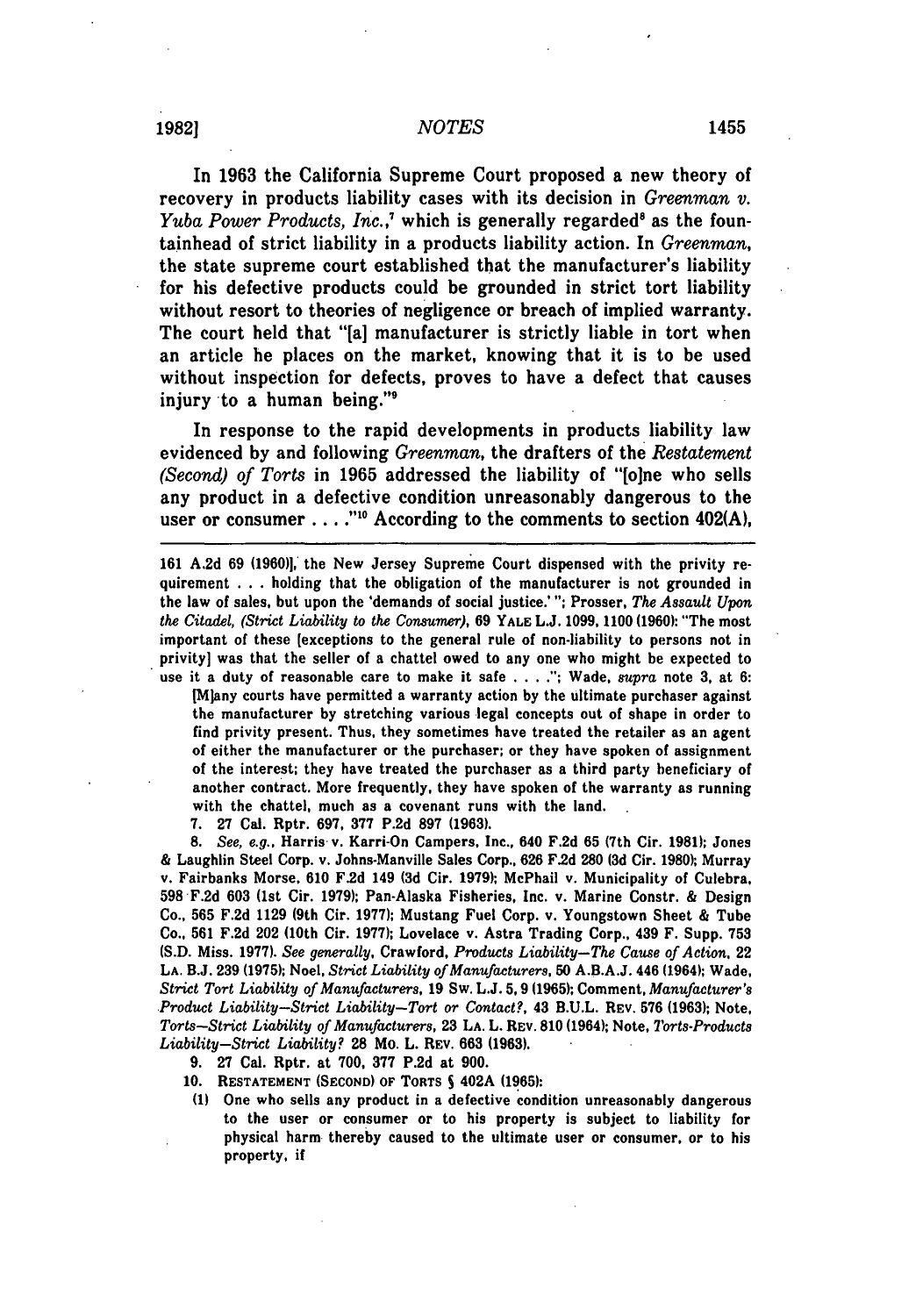the seller incurs liability when the product leaves his hands in a condition not contemplated **by** the ultimate consumer "which will be unreasonably dangerous to him."'" The phrase "defective condition unreasonably dangerous" is defined in the comment to mean that the article sold must be dangerous to an extent beyond that which would be contemplated **by** "the ordinary consumer who purchases it, with the ordinary knowledge common to the community as to its characteristics."<sup>12</sup>

Just as *Greenman* and the *Restatement* are the predominant American common law authorities in the products liability field, so must *Weber v. Fidelity & Casualty Insurance Co.'"* be considered the cornerstone of Louisiana products liability law." In *Weber* the plaintiff's sons had sprayed an arsenic-based cattle dip manufactured **by** defendant's insured on their cattle, resulting in the death of some of the cattle and mild illness of the boys. The plaintiffs' uncon'troverted testimony that the dip was mixed properly with water and that all other instructions were followed was accepted **by** the court as excluding all other reasonable hypotheses for the cattle deaths *except* that the dip, as manufactured, must have contained too much arsenic.' In view of this finding, the supreme court stated that the district

- (a) the seller is engaged in the business of selling such a product, and
- **(b)** it is expected to and does reach the user or consumer without substantial change in the condition in which it is sold.
- (2) The rule stated in Subsection **(1)** applies although
	- (a) the seller has exercised all possible care in the preparation and sale of his product, and
		- **(b)** the user or consumer has not bought the product from or entered into any contractual relation with the seller.
- **11.** *Id.* comment **(g).**
- 12. *Id.* comment (i).
- **13. 259** La. **599, 250** So. **2d** 754 **(1971).**

14. *See* Phillipe v. Browning Arms Co., **395** So. **2d 310** (La. **1981);** Thornhill v. Black, Sivalls, **&** Bryson, Inc., 394 So. **2d 1189** (La. **1981);** Hunt v. City Stores, Inc., **387 So. 2d 585** (La. **1980);** LoBrono v. Gene Ducote Volkswagen, Inc., **391** So. **2d 1360** (La. **App.** 4th Cir. **1981);** Cobb v. Insured Lloyds, **387** So. **2d 13** (La. **App. 3d** Cir.), *writ denied,* 394 So. **2d 615** (La. **1980);** Perkins v. American Mach. **&** Foundary Co., **385** So. **2d** 492 (La. **App.** 1st Cir.), *writ denied,* **393** So. **2d 727** (La. **1980);** Western Cas. **&** Sur. Co. **v.** Adams, **381** So. **2d 923** (La. **App. 3d** Cir. **1980);** Hartford Fire Ins. Co. v. Maytag Co., 374 So. **2d 1269** (La. **App. 3d** Cir. **1979);** Harris v. Bardwell, **373** So. **2d 777** (La. **App. 2d** Cir. **1979);** Walter v. Valley, **363** So. **2d 1266** (La. **App.** 4th Cir. **1978);** Ashley v. Nissan Motor Corp. in **U.S.A., 321** So. **2d 868** (La. **App. 1st** Cir.), writ *denied,.32,I* So. **2d** 478 (La. **1975);** Federal Ins. Co. v. Cinnater, **305** So. **2d 720** (La. **App.** 4th Cir. 1974); Crawford, *Products Liability-The Cause of Action,* 22 **LA. B.J. 239 (1975).** *See generally* Crawford, *The Work of the Louisiana Appellate Courts for the 1978-1979 Term-- Torts,* 40 LA. L. REV. 564 **(1980);** Plant, *Comparative Negligence and Strict Tort Liability,* 40 **LA.** L. **REv.** 403 **(1980).**

**15. 259** La. at **608-09, 250** So. **2d** at **757-58.**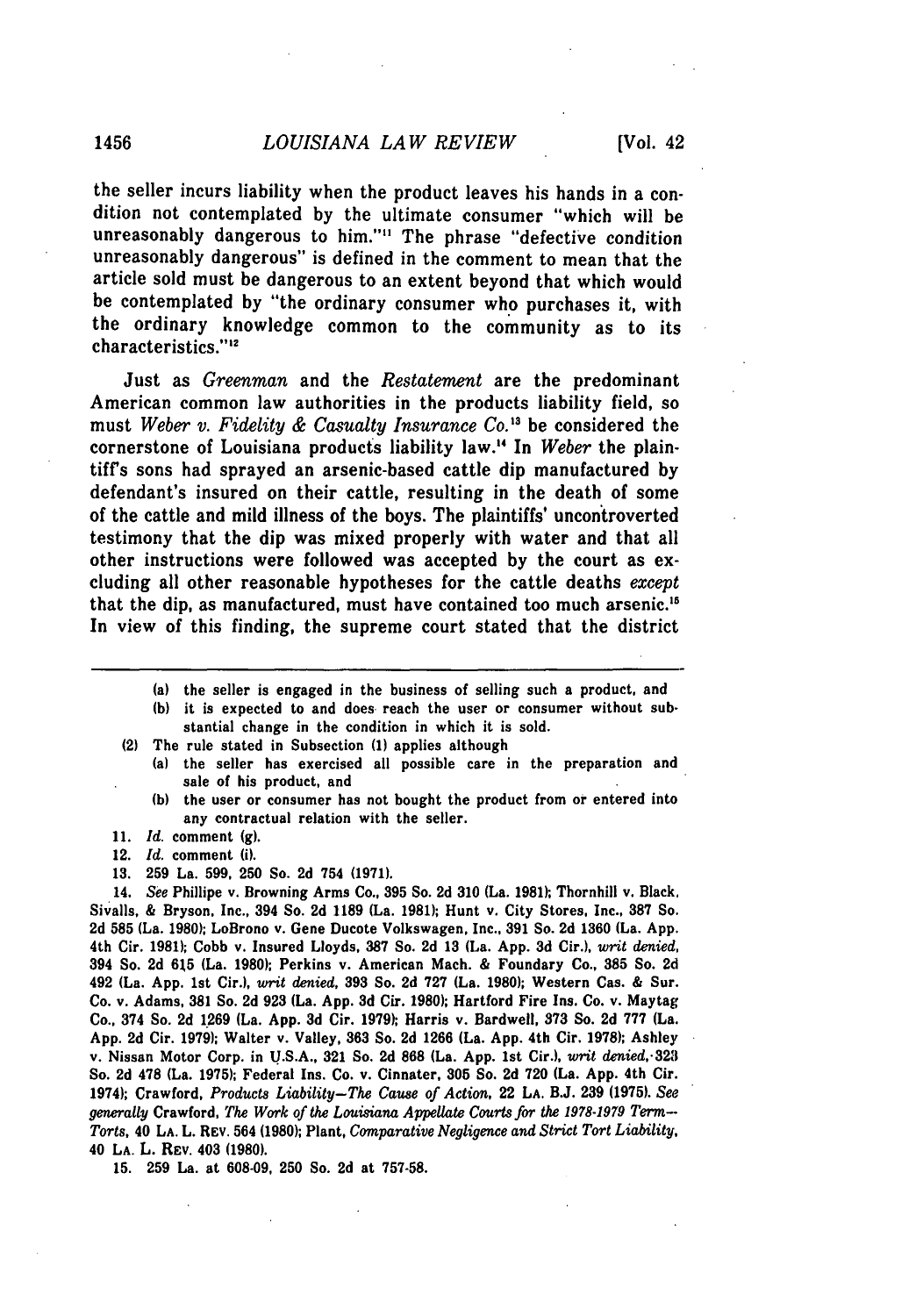and appellate courts had correctly found applicable the following legal principles:

**A** manufacturer of a product which involves a risk of injury to the user is liable to any person, whether the purchaser or a third person, who without fault on his part, sustains an injury caused **by** a defect in the design, composition, or manufacture of the article, if the injury might reasonably have been anticipated. However, *the plaintiff claiming injury has the burden of proving that the product was defective, i.e., unreasonably dangerous to normal use, and that the plaintiffs injuries were caused by reason of the defect."6*

The supreme court further held that

[ijf the product is proven defective by reason of its hazard to normal use, the plaintiff need not prove any particular negligence by the maker in its manufacture or processing; for the manufacturer is presumed to know of the vices in the things he makes, whether or not he has actual knowledge of them."

These two oft-quoted segments of then Justice Tate's opinion have formed the basis of the Louisiana products liability action.'<sup>8</sup>

Subsequent Louisiana decisions have determined that the above quoted statements *define* a *defective* product-one "unreasonably dangerous to normal use"-and impute knowledge of the defect to the manufacturer, relieving the plaintiff of the burden of proving a sub-standard act on the part of the defendant manufacturer. However, the standards for determining "unreasonable danger" remain unclear. Less than one year before *DeBattista,* the supreme court addressed the issues relevant to determining the *Weber* "unreasonable danger" in *Hunt v. City Stores, Inc."* In *Hunt* the court acknowledged that

**19. 387** So. **2d 585** (La. **1980).** The plaintiffs in *Hunt* brought suit against the defendant escalator manufacturer and others to recover for injuries sustained **by** the plaintiff's minor son when his shoe became caught between the escalator's moving tread and side wall. Though the *Hunt* analysis arose in the context of Civil Code article

**<sup>16. 259</sup>** La. at **602-03, 250** So. **2d** at **755** (emphasis added).

**<sup>17. 259</sup>** La. at **603, 250** So. **2d** at 746.

**<sup>18.</sup> All** delictual liability in Louisiana arises from Civil Code articles 2315-2324. Fault in Louisiana products liability cases is treated as delictual, but the Supreme Court has never expressly established articles 2315-2324 as the bases for the products liability action. *See, e.g.,* Ardoin v. Hartford Accident **&** Indem. Co., **360** So. **2d 1331** (La. **1978);** Loescher v. Parr, 324 So. **2d** 441 (La. **1975);** Langlois v. Allied Chem. Corp., **258** La. **1067,** 249 So. **2d 133 (1971);** Guilyot v. Del-Gulf Supply, Inc., **362** So. **2d 816** (La. **App.** 4th Cir. **1978);** Atchison v. Archer-Daniels-Midland Co., **360** So. **2d 599** (La. **App.** 4th Cir. **1978);** Leonard v. Albany Mach. & Supply Co.. **339** So. **2d** 458 (La. **App. 1st** Cir. **1976),** *writ* denied, 341 So. **2d** 419 (La. **1977);** Dixon v. Gutnecht, **339** So. **2d 1285** (La. **App. 1st** Cir. **1976),** *writ denied,* 342 So. **2d 673** (La. **1977);** Amco Underwriters of Audubon Ins. Co. v. American Radiator & Standard Corp., **329** So. **2d 501** (La. **App. 1st** Cir. **1976).**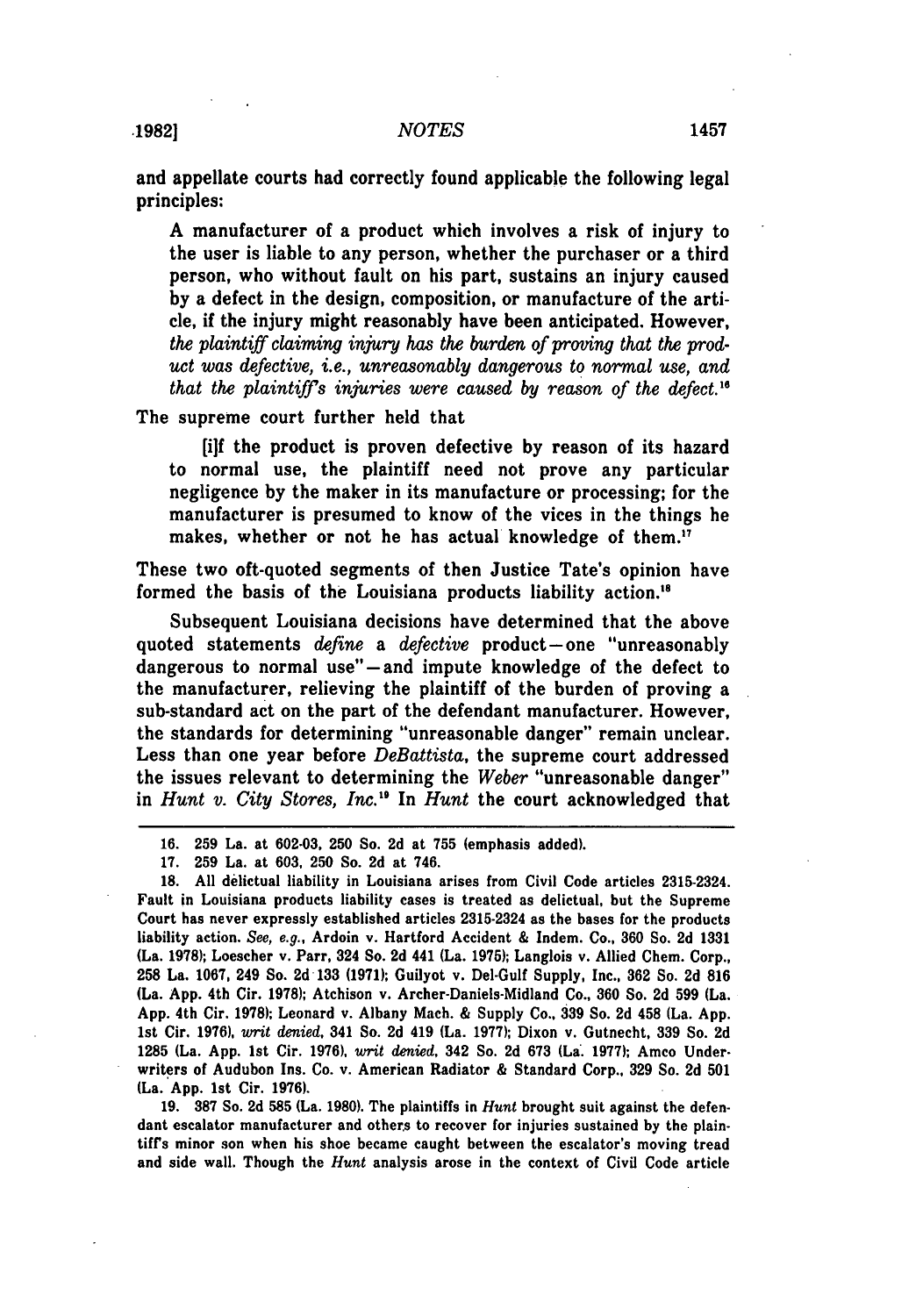"unreasonableness" was traditionally a standard **by** which to deter.. mine negligence, but also called it "fundamental to a finding of strict liability . . . . In both negligence and strict liability cases, the probability and magnitude of the risk are to be balanced against the utility of the thing." The court cited *Weber* and its definition of defect, saying that "[t]he focus is on the product itself and whether it is unreasonably dangerous to normal use,"<sup>20</sup> and held that "[w]hile the [product] was beneficial and convenient to [the defendant department store], the utility of its condition **.. .**was outweighed **by** the hazard to *[this class of plaintiffs].*"<sup>21</sup>

*Hunt* does not stand alone as recognizing a utility/risk balancing  $test^{22}$  in determining an unreasonable danger. Louisiana appellate

20. **387** So. 2d at **589.**

21. *Id.* at 588.

22. Recognized authorities have discussed this balancing test approach, which involves weighing several factors relating to both the product and the societal ramifications of a given judgment. Professor Wade has advanced a list of factors in his writings including

**1)** the usefulness of the product,

2) the likelihood and probable seriousness of injury from the product,

**3)** the availability of a safer substitute,

4) the manufacturer's ability to eliminate the danger without seriously impairing the product's usefulness,

**5)** the user's ability to avoid the danger through use of due care,

**6)** the common knowledge and expectations as to the danger the product presents, **7)** the feasibility, on the part of the manufacturer, of spreading the loss through increased prices.

He contends that the determination of whether a product is unreasonably dangerous necessarily involves the use of a standard similar to that used in negligence, and that the standard must be the product of a weighing of factors. Wade, *On the Nature of Strict Tort Liability for Products,* 44 Miss. **L.J. 825,837 (1973);** Wade, *Strict Tort Liability of Manufacturers,* 19 Sw. L.J. **5,** 17 (1965). Dean Page Keeton of the University of Texas School of Law writes that a product

is unreasonably dangerous if a reasonable person would conclude that the magnitude of the scientifically perceivable danger *as it is proved to be at the time* of *trial* outweighed the benefits of the way the product was so designed and marketed. Under the heading of benefits one would include anything that gives utility of some kind to the product; one would also include the infeasibility and additional cost of making a safer product.

Keeton, *Product Liability and the Meaning of Defect,* **5** ST. MARY'S **L.J. 30, 38 (1973).**

<sup>2317</sup> concerning the liability of a custodian of a defective thing, it is still relevant to determination of fault in a products liability action, which is delictual in nature. This relevancy is evident in that *Loescher v. Parr,* 324 So. 2d 441 (La. 1975), in which the supreme court articulated the strict liability aspect of article 2317, was cited in the strict liability discussion in *Hunt* as the controlling interpretation of article **2317.** In *DeBattista,* the court equated the standards set out in *Loescher* and *Weber* as "similar" rules of strict liability. 403 So. **2d** at **30.** Logically, then, if Civil Code articles 2315-2324 are the sole bases of delictual fault in Louisiana, the analysis of strict liability in *Hunt* is relevant to a treatment of strict liability in a products liability case.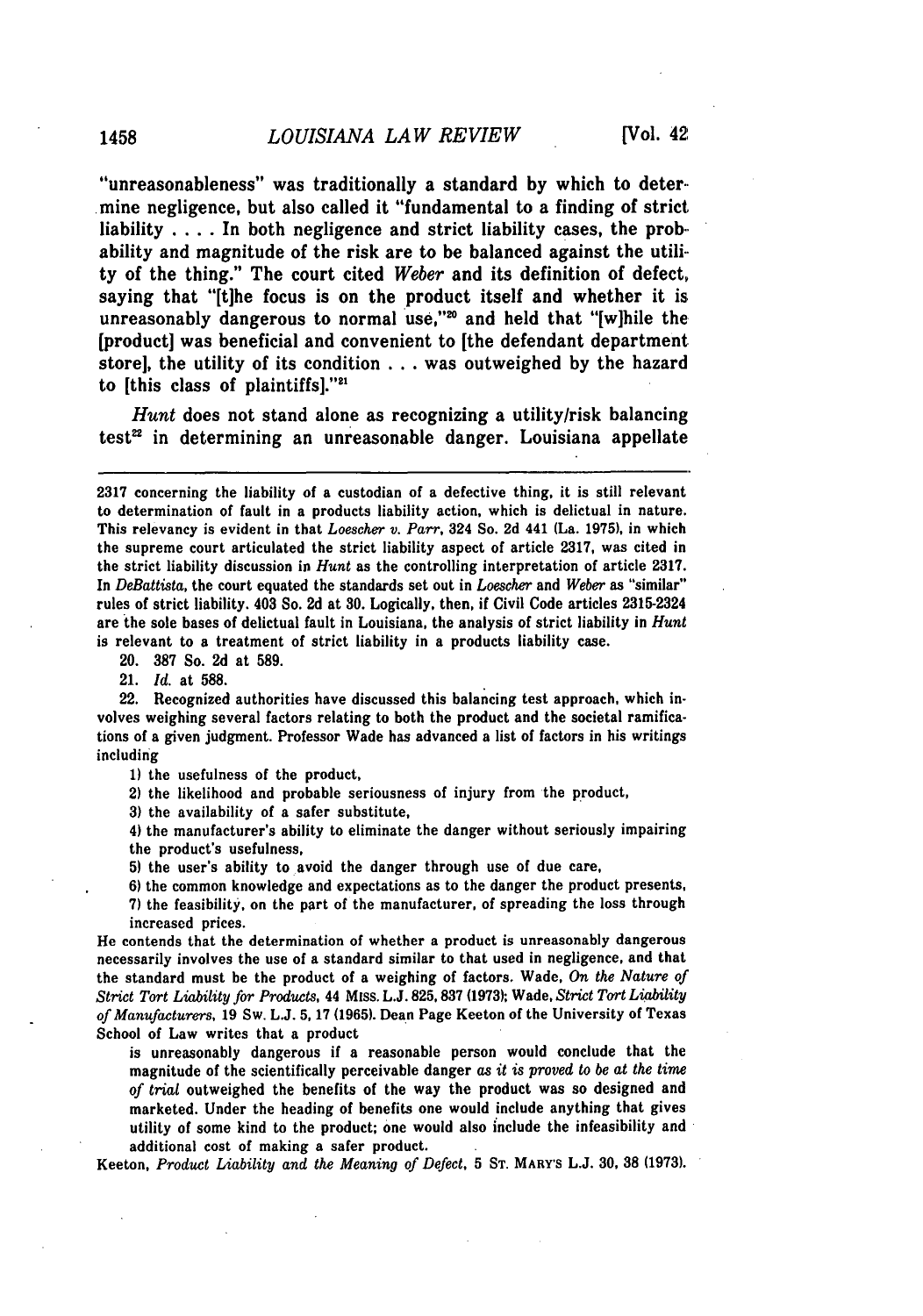courts have applied a balancing test in previous transfusion/hepatitis cases. In *Juneau v. Interstate Blood Bank Inc.*<sup>23</sup> Judge Bertrand methodically considered the many bases the plaintiff presented for the defendants' liability. Regarding the plaintiffs strict liability argument based on *Weber*, the court noted that, "It the question must become what is 'unreasonably dangerous.'" It refused to find, as the plaintiff contended, that the fact that the plaintiff had contracted hepatitis made the blood "unreasonably dangerous," but stated that "[rleasonableness must be determined in light of the need for blood transfusions compared to the likelihood of contracting hepatitis from the transfusions. **'\***

In *Martin v. Southern Baptist Hospital5* the Fourth Circuit Court of Appeal denied the plaintiffs' recovery **by** finding that the legislature in Louisiana Civil Code article  $1764(B)^{26}$  -dealing with implied warranties of merchantability-had already performed its own weighing of factors relevant to determination of liability for blood, and had classified blood as a "medical *service,"* exempting it from the *product* warranties, because "public policy.., recognizes the life-saving need for use of blood, vital in some cases. While the danger of contracting

**23. 333** So. 2d 354 (La. **App. 3d** Cir.), *writ denied,* **337** So. **2d** 220 (La. 1976). The relevant facts of *Juneau* are substantially the same as those of *DeBattista.*

24. *Id.* at **358.**

**25. 352** So. **2d 351** (La. App. 4th Cir. **1977).** writ *denied,* 354 So. **2d** 210 (La. **1978).** The relevant facts of *Martin* are substantially the same as those of *DeBattista.* **26.** LA. **CiV. CODE** art. 1764 provides, in pertinent part:

[Tlhe implied warranties of merchantability and fitness shall not be applicable to a contract for the sale of human blood, blood plasma or other human tissue or organs from a blood bank or reservoir of such other tissues or organs. Such blood, blood plasma or tissue or organs shall not for the purposes of this Article be considered commodities subject to sale or barter but shall be considered as medical services.

In *DeBattista,* the supreme court accused the courts of appeal of "disregarding the positive codal provisions under the pretext of pursuing their spirit" in applying Civil Code article 1764 to remove blood from the realm of products liability. 403 So. **2d** at **33.** Actually, the appellate courts seem to espouse the preferable theory. The legislative amendment of article 1764 classifying blood as a service and removing the actions based on implied warranties of merchantability and fitness was passed in **1968,** before *Weber* and strict liability for products were part of Louisiana law. That amendment appears to have been an attempt to negate all causes of action that could arise concerning contaminated blood except the action in negligence. It is not an unreasonable interpretation of legislative intent for the appellate courts to assume that if strict liability had been available in **1968,** the same policy reasons which compelled the legislature to remove all actions but negligence also would have led to the elimination of the strict liability action for blood.

*See also* Fischer, *Products Liability-The Meaning of Defect,* **39** Mo. L. **REv. 339, 359** (1974); Note, *Nichols v. Union Underwear Co. and the Meaning of "Unreasonably Dangerous,"* **69** Ky. L.J. 419, 430-31 **(1980).**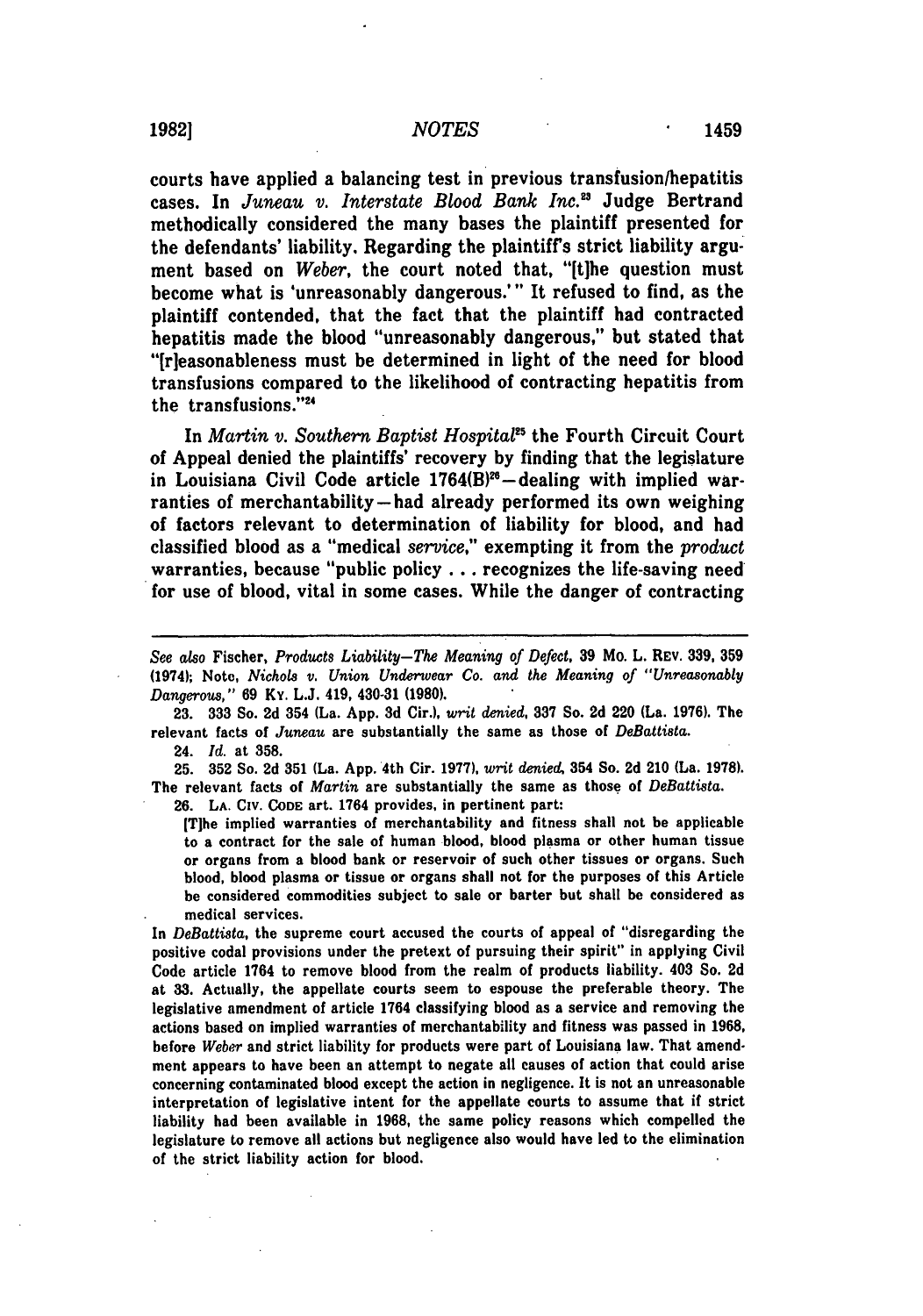hepatitis exists in blood transfusions, medical science **...**[has] not progressed to the point where effective, foolproof tests [have] been -perfected to discern the presence of hepatitis."" Although the *Martin* decision did not turn on the application or interpretation of strict liability doctrine, it does represent appellate court recognition of utility/risk balancing (in this case **by** the legislature) in determining the existence of a defect.

It is apparent, therefore, that the state of the law in Louisiana at the time of the *DeBattista* decision was that the jurisprudence had defined a defect in terms of unreasonable danger, and that both the supreme court in *Hunt* and the appellate courts in the leading Louisiana transfusion/hepatitis decisions called for a balancing of the object's utility and its risks to determine "defect" or "unreasonable danger" in strict liability cases.

**A** cursory reading of the *DeBattista* opinion reveals that it is couched in the terminology of *Weber.* However, its actual effect is to change the Louisiana law of products liability established in that case. In *DeBattista,* the Louisiana Supreme Court to a large extent tracks a **1972** California Supreme Court opinion, *Cronin v. J.B.E. Olson Corp.,28* in fashioning a consumer-oriented test for defectiveness. **A** simultaneous reading of *Cronin* and *DeBattista* reveals similar organization and phraseology, though some important distinctions can be drawn.

The *Cronin* court analyzed the effect that the *Restatement (Second) of Torts* had had upon its decision made nine years earlier in *Greenman* and concluded that the presence of the *Restatement* terminology concerning "unreasonable danger" in California products liability law imposed a greater burden on plaintiff than that intended in *Greenman,* in that use of that language seemed a reversion to negligence as the basis for recovery. In an effort to clarify California law and maintain *Greenman's* eased burden of proof for plaintiff, the *Cronin* court held that the plaintiff **in** any California products liability case need prove only defect, and not that the "defect" was "unreasonably dangerous," or that the product fell below the expectations of the "ordinary consumer.""9 The only suggestion the court

**29.** 104 Cal. Rptr. at 442, **501 P.2d** at **1162:** "We think that a requirement that a plaintiff also prove that the defect made the product 'unreasonably dangerous' places upon him a significantly increased burden and represents a step backward in the area

**<sup>27. 352</sup>** So. 2d at 354.

**<sup>28. 104</sup>** Cal. **Rptr. 433, 501 P.2d 1153 (1972).** The *Cronin* case involved a products liability action brought **by** the driver of an assembled bread truck against the sales agent for the trucks. The driver sustained injuries when an aluminum safety hasp failed in a collision, allowing the bread racks to slide forward into the drivers compartment and strike the driver. Judgment was rendered for the plaintiff in the California Superior Court, and was affirmed **by** the state supreme court.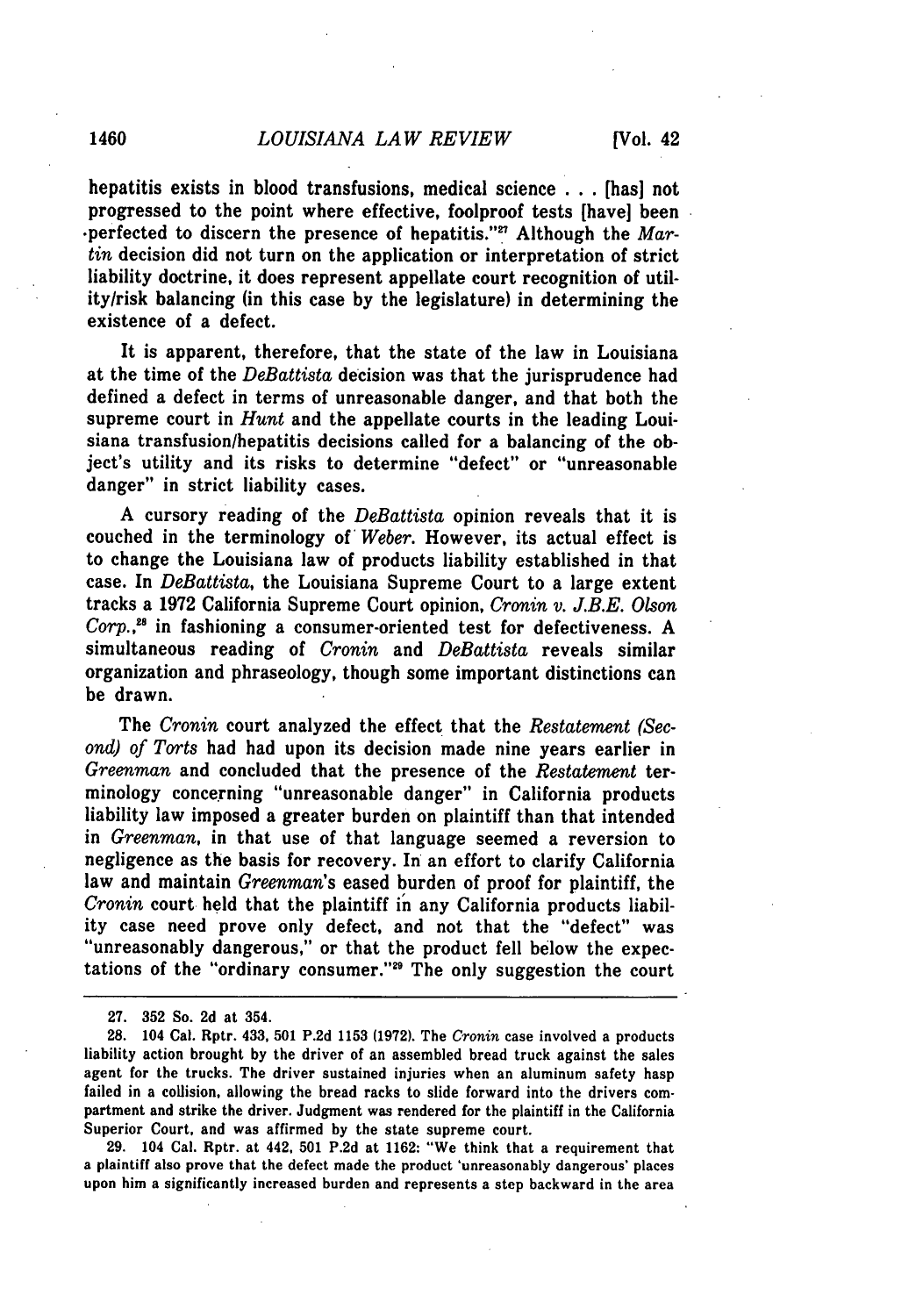provided for determination of the existence of a defect was reference to the "cluster of useful precedents" mentioned in a footnote to the opinion.'

Unlike the California court in *Cronin,* the Louisiana Supreme "unreasonable" risk as a condition to strict liability, stating that it is to be "carefully applied  $\ldots$  with its true purpose in mind."<sup>31</sup> In order to implement a consumer-oriented approach inLouisiana products liability law, the Louisiana Supreme Court held that the product was "defective, *i.e.,* unreasonably dangerous to normal use. The risks involved in receiving a transfusion of blood in this condition are certainly greater than a reasonable consumer would expect."<sup>32</sup>

pioneered **by** this court." The California Supreme Court recognized that use of the words "unreasonably dangerous" may prevent the seller from becoming an insurer of its products, but still rejected that phrase, reasoning that the same "protective end is attained **by** the necessity of proving that there was a defect in the manufacture or design of the product." 104 Cal. Rptr. at 442, **501 P.2d** at **1162.**

The *Cronin* court also expressly refused to differentiate between *design* defects and *manufacturing* defects. **A** *defect in design* may be generally defined as a *defect* (however *that* concept is defined) in a product that is manufactured precisely in accord with its designer's specifications. **A** *manufacturing defect,* on the other hand, is the result of a miscarriage in the manufacturing process which produces a result unintended **by** the product's designers. *See generally* Wade, *supra* note **5.** and Fischer, *supra* note 22. The *Cronin* court saw such differentiation as a potential "battleground for clever counsel," and decided that "a distinction between manufacture and design defects is not tenable." 104 Cal. Rptr. at 443, **501 P.2d** at **1163.**

**30.** 104 Cal. Rptr. at 442 n.16, **501 P.2d** at **1162** n.16: "We recognize, of course, the difficulties inherent in giving content to the defectiveness standard. However, as Justice Traynor notes. 'there is now a cluster of useful precedents to supersede the confusing decisions based on indiscriminate invocation of sales and warranty laws.'" At least one commentator, writing in **1973** immediately after the *Cronin* decision was rendered, correctly predicted that despite the "cluster of useful precedents," the *Cronin* decision was merely a rejection of the "unreasonably dangerous" standard which substituted "nothing in the place of that notion to give content to the term defective." Keeton, *supra* note 22, at **33.** Keeton also correctly predicted the resultant confusion that *Cronin* would engender:

It is submitted, contrary to what is asserted **by** the Supreme Court of California, that lawyers in trying to settle cases, and trial judges, juries and appellate courts in fulfilling their respective roles in the litigation process will experience great difficulty until some content can be given to the concept *defective* in those situations where it is alleged that the product as designed and marketed was defective.

*Id.* at **32.**

**31.** 403 So. **2d.** at **31.** The only further explanation given **by** the opinion as to what this "true purpose" might be is the statement that "the words 'unreasonably dangerous' may serve the beneficial purpose of preventing the manufacturer from being treated as the insurer of its products." *Id.* However, this language merely is quoted from the *Cronin* opinion, 104 Cal. Rptr. at 442, **501 P.2d** at **1162;** no insight is provided as to how the phrase may be used to accomplish the stated end.

**32.** 403 So. **2d** at **31.**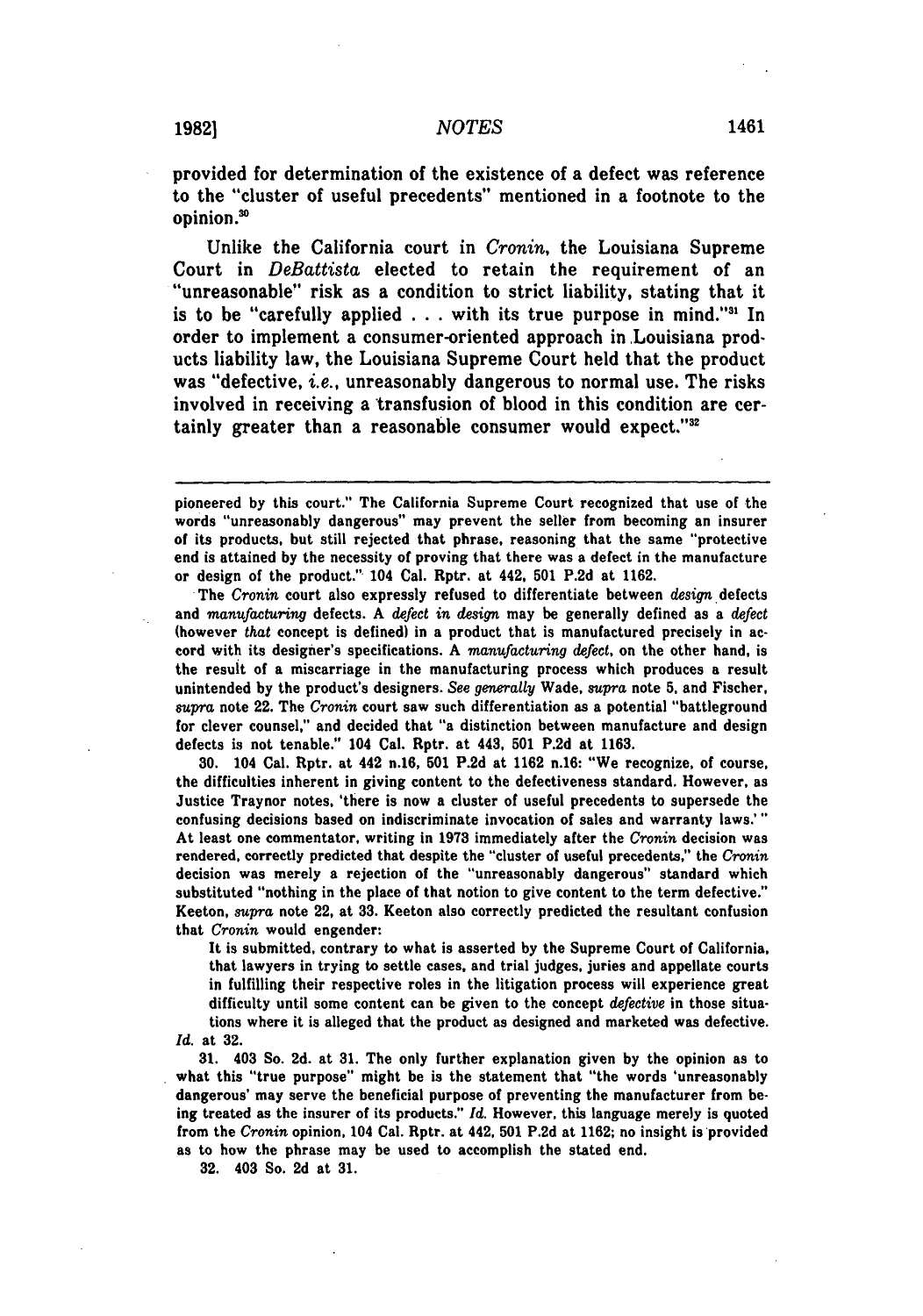Although *DeBattista* does not attempt to strip the word "defect" of all jurisprudential gloss, as the *Cronin* court did, the Louisiana Supreme Court does tread where the California court did not dare. After acknowledging Civil Code article 2315 and *Weber* as the bases for products liability fault in Louisiana,<sup>33</sup> the opinion discounts the defendant's argument that the utility of the instant product and the burden of preventing its alleged defect greatly outweigh the risk of harm it poses. The court specifically dismisses this balancing argument as a "misconstru[ction]" of the unreasonably dangerous limitation, stating that "'[ulnreasonably dangerous' means simply that the article which injured the plaintiff was dangerous to an extent beyond that which would be contemplated by an ordinary consumer."<sup>34</sup> The court *expressly"5* refused to consider the balancing argument as a defense under the *Weber* "defect, *i.e.,* unreasonably dangerous" standard, and it *impliedly* rejected utility/risk balancing as a defense under the *DeBattista* "reasonable consumer expectation" standard by not recognizing the argument and disposing of it in light of the new standard. *A fortiori,* if a balancing argument is not available as a defense, it should also be unavailable to carry plaintiffs burden under the new "reasonable consumer expectation" test of defectiveness. To construe the court's words otherwise would have the absurd result that the plaintiff would be able to carry successfully his preponderance of the evidence burden with only the smallest showing that the product's risks outweigh its utility, because the defendant would be precluded (via *DeBattista)* from asserting *any* balancing argument. Therefore, one justifiably could read the *DeBattista* decision to hold that balancing the utility of the product and the risk it presents has no place in a Louisiana products liability action.

The court's refusal to entertain defendant's balancing argument may leave both the plaintiff and the defendant unable to litigate the issue of defect (regardless of the standard) on the basis of the product's values weighed against its potential harm. Such a reading of *DeBattista* may cause problems for Louisiana courts in determining the existence of product defects. Since the *DeBattista* opinion is so

**<sup>33.</sup>** 403 So. **2d** at **29-30.** This is the first instance of the supreme court tying together article **2315** and products liability fault. See note **18,** *supra.*

<sup>34. 403</sup> So. **2d** at **30.** This is the language of the **RESTATEMENT (SECOND) OF TORTS.** See discussion in text at notes 10-12, *supra.*

The *DeBattista* court stated its consumer-oriented standard in terms of both the "ordinary" consumer's expectations and those of the "reasonable" consumer. Presumably, this distinction is not a significant one; the court surely would concede that the ordinary consumer and the reasonable consumer are practically one and the same.

**<sup>35.</sup>** *Id.* The express refusal consisted of labeling the defendant's arguments as a misconstruction of "unreasonably dangerous."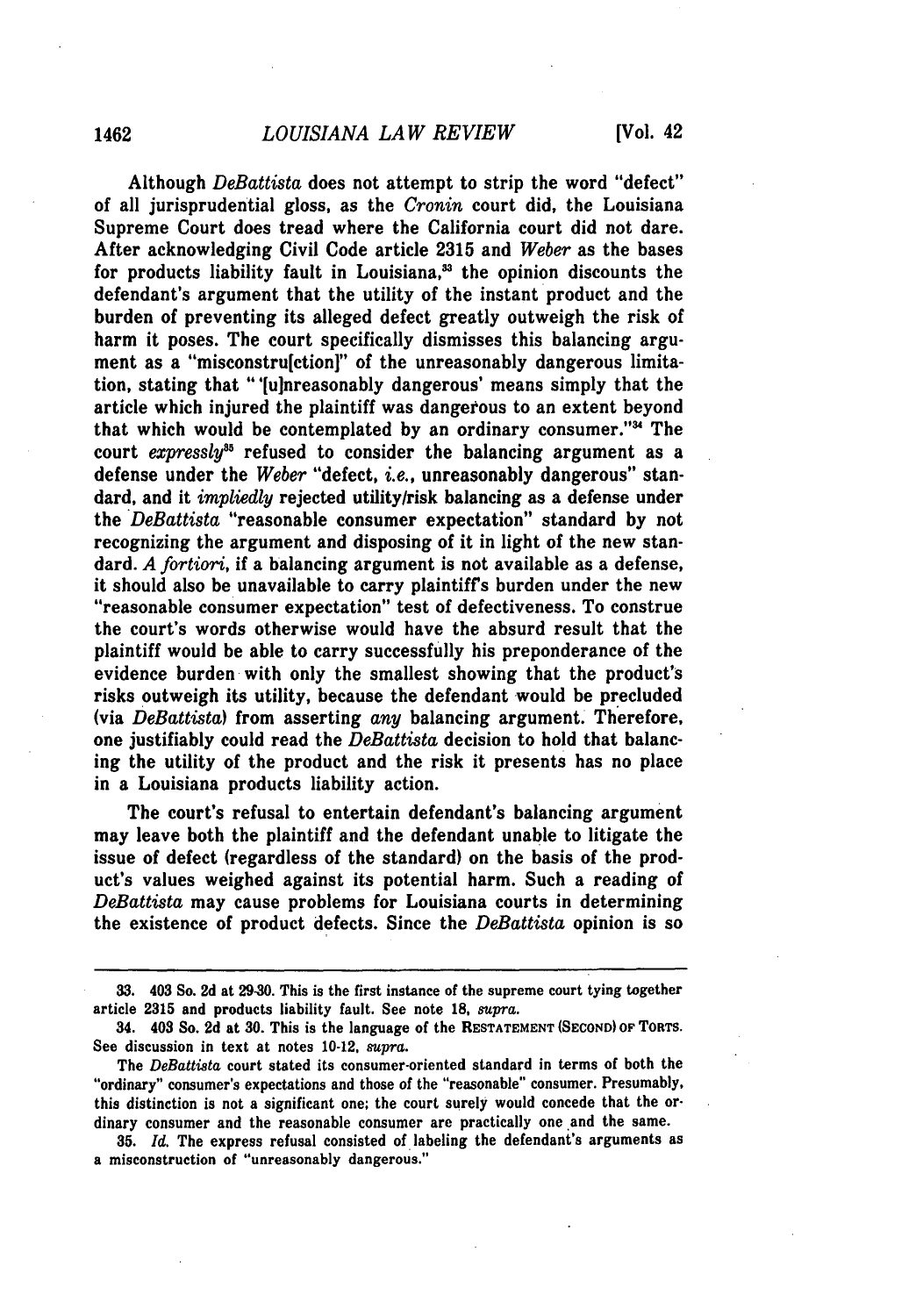similar to that of *Cronin,* examination of the California *post-Cronin* products liability decisions should provide an indication of the types of problems Louisiana courts can expect to face.

The decisions of the California appellate courts after *Cronin* demonstrate the usefulness of the balancing test approach in determining design defects in products liability cases. The *Cronin* court had rejected "unreasonably dangerous" because of its disapproval of that phrase's connotations of the negligence balancing test. $36$  but the subsequent California decisions evaded the spirit of the *Cronin* holding and continued to apply balancing factors when determining the existence of a defect.

In *Self v. General Motors Corp.,"* the California appellate court simply renamed the former "unreasonably dangerous" concept, stating that "while defective design is an amorphous and elusive concept **...** its contours certainly include the notion of *excessive preventable* danger."<sup>38</sup> The court went on to acquiesce in the jury's consideration of traditional balancing factors in determining defectiveness:

When an automobile's fuel tank has been located in a position relatively more hazardous than [other possible positions], when the added hazard of its location has been recognized by the industry, when the danger is well-known to the designers, and when the tank could have been readily relocated in a safer position, a jury could conclude that the location of the fuel tank made. the design of the automobile defective.<sup>39</sup>

In *Self,* the jury was allowed to weigh those factors relating to the reasonableness of the existing design to determine if it entailed "excessive preventable danger." This approach is merely the court's way of retaining the "unreasonably dangerous" balancing test *(contra Cronin)* without retaining the words "unreasonably dangerous."

The California appellate court was more direct in its disregard for the *Cronin* pronouncements in *Buccery v. General Motors Corp.10*

**38.** 42 Cal. **App. 3d** at **6, 116** Cal. Rptr. at **578** (emphasis added).

**39.** 42 Cal. **App. 3d** at **6, 116** Cal. Rptr. at **578.**

40. **60** Cal. **App. 3d 533, 132** Cal. Rptr. **605** (Dist. Ct. **App. 1976).** The plaintiff was injured when his truck was struck from behind and his head snapped back, strik-

**<sup>36.</sup>** 104 Cal. Rptr. at 441-42, **501 P.2d** at **1161-62:** "The result of the [unreasonably dangerous] limitation **.** . **.** has not been merely to prevent the seller from becoming an insurer of his products .... Rather, it has burdened the injured plaintiff with proof of an element which rings of negligence."

**<sup>37.</sup>** 42 Cal. **App. 3d 1, 116** Cal. Rptr. **575** (Dist. Ct. **App.** 1974). In Self, the plaintiffs car was struck **by** another, causing the plaintiff's gas tank to explode. He alleged defect in design in his suit against the manufacturer, claiming that the tank should have been located inside of protective crossbars in the car's frame, instead of being near a rear fender, protected only **by** a few sheets of metal.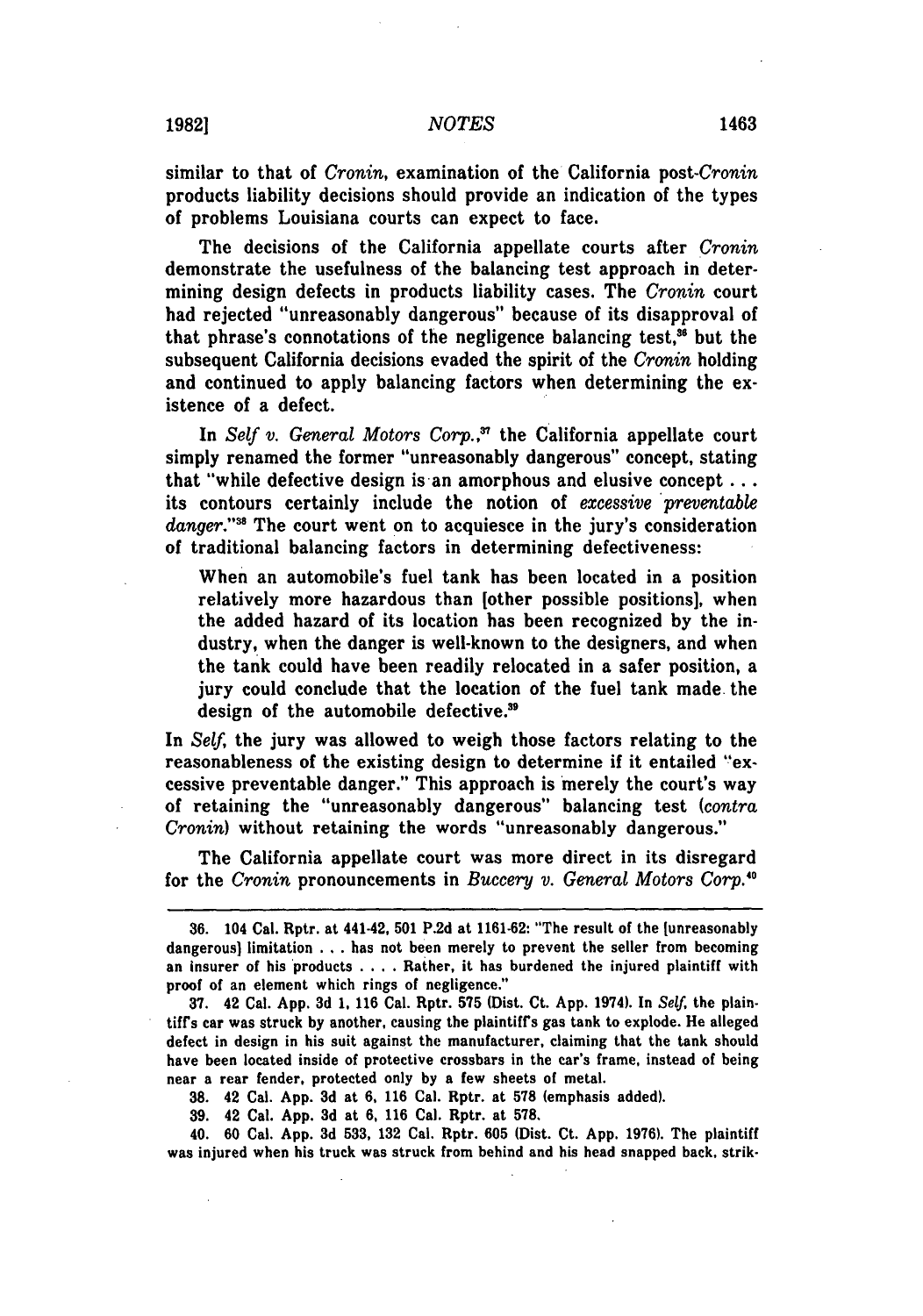In that case, the trial court had improperly granted the defendant's motion for non-suit on other grounds. The appellate court reversed and remanded, holding that the plaintiff had introduced sufficient evidence of defect' and stated that "[slince the decision of our Supreme Court in *Cronin* **. . .**there has been considerable uncertainty as to the definition of a defective product."<sup>42</sup> The court quoted extensively from the *Self* opinion and cited other decisions dealing with design defects, concluding that

**[t]he** foregoing authorities give us no comprehensive definition of a defective product or defective design. What they do teach, however, is that any product so designed that it causes injury when used or misused in a foreseeable fashion is defective if the design feature which caused the injury created a danger which was readily preventable through the employment of existing technology at a cost consonant with the economical use of the product.'<sup>3</sup>

Both *Self* and *Buccery* are representative of the attitude adopted **by** California appellate courts after *Cronin."'* At least in the area of

ing the window of the cab. He alleged that the. absence of head restraints constituted a design defect.

**41.** The evidence referred to consisted of expert testimony to the effect that head restraints were an accepted safety device in the industry, that installation of head restraints presented no technical problems, and that the resulting increase in the cost of the car would be negligible. **60** Cal. **App. 3d** at **537, 132** Cal. Rptr. at **607.**

42. **60** Cal. **App. 3d** at 543-44, **132** Cal. Rptr. at **611.**

43. **60** Cal. **App. 3d** at 547, **132** Cal. Rptr. at 614.

44. *See also* Baker v. Chrysler Corp., **55** Cal. **App. 3d 710, 127** Cal. Rptr. 745 (Dist. Ct. **App. 1976).** In that case, the plaintiff alleged that his injuries were aggravated **by** the defective design of the headlight molding of an automobile which struck him. Judgment was rendered for the defendant manufacturer and the plaintiff appealed, challenging the action of the trial court in defining "defect" in its jury instructions. In essence, the definition stated that a defect in design was a design that caused injury, given the finding of the existence of an alternative feasible design that would not have caused the injury. **55** Cal. **App. 3d** at **715, 127** Cal. Rptr. at **748.** The appellate court upheld the trial court's judgment for defendant (and, thus, the trial court's definition), citing *Self,* and held that

the reasonableness of an alternative design-whether the design can actually be produced, the materials for production are available, the costs are not prohibitive,  $etc.-is$  a factor to be considered in determining whether the design which was actually used can be characterized as defective **....** An injured plaintiff has always had the burden to prove the existence of the defect. The reasonableness of alternative designs, where a design defect is claimed, is part of that burden.

**55** Cal. **App. 3d** at **716, 127** Cal. Rptr. at 749. In *Hyman v.* **Gordon, 35** Cal. **App. 769, 111** Cal. Rptr. **262** (Dist. Ct. **App. 1973),** the plaintiff successfully sued a homebuilder for his defective design of **a** garage. The plaintiff's injury occurred when he was burned **by** overturned gasoline which was ignited **by** a defectively placed water heater. In overturning the lower court's non-suit of the plaintiff, the appellate court stated that

**It]he** determination of whether the [alleged defect) constituted a defective design,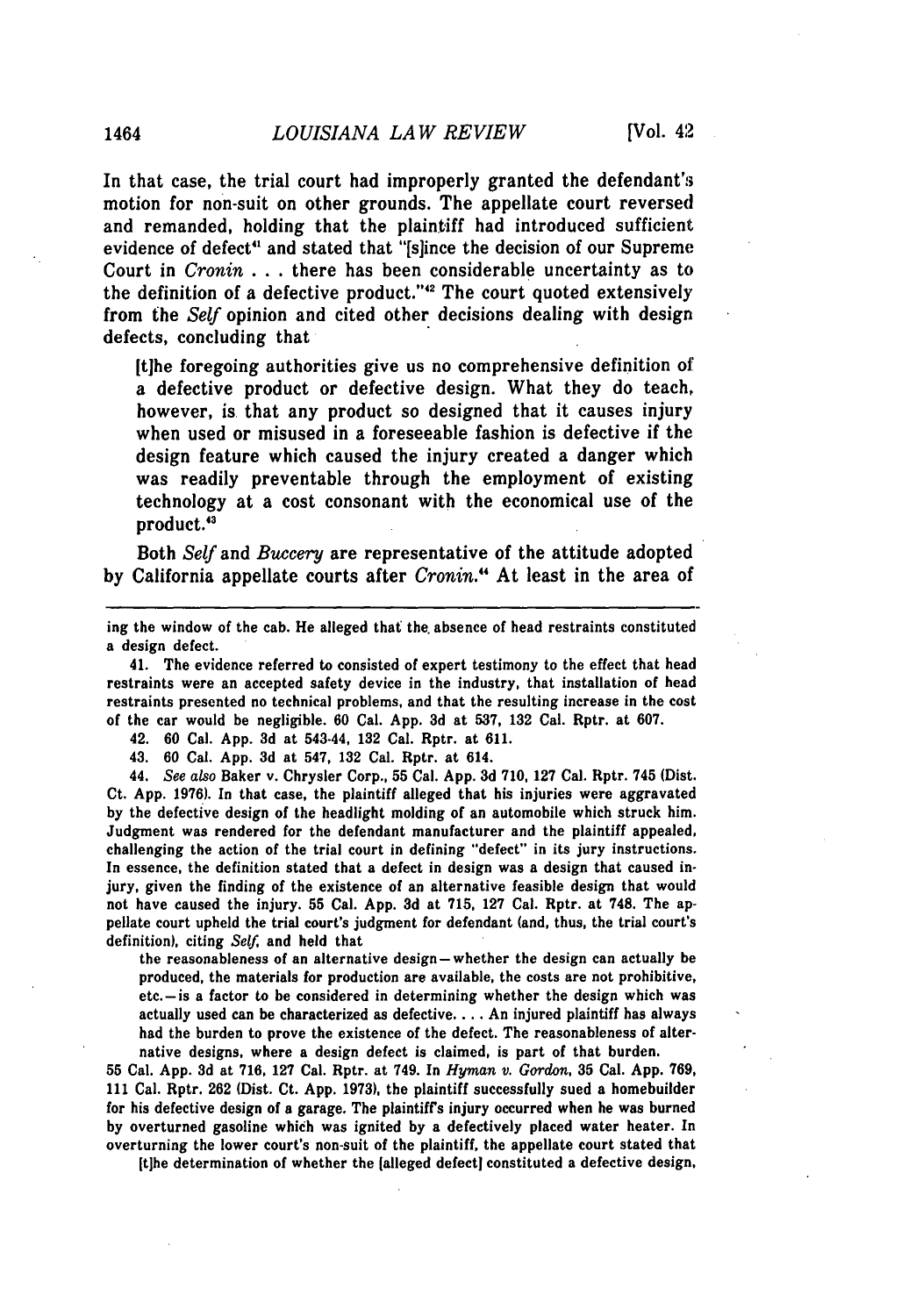*design* defects, the courts refused to accept the ambiguity of the *Cronin* standard, and chose to rely upon a weighing of the utility of the product in its allegedly "defective" condition against the magnitude of the risk if presented to consumers. As the cases demonstrate, this approach was not mere mutiny on behalf of the intermediate tribunal, but a well-reasoned adherence to the accepted method of determining a defect in light of various policy factors.

The *post-Cronin* undercurrent of revolt in. California products liability culminated with the California Supreme Court once again taking up the issue of "defect" in *Barker v. Lull Engineering Co., Inc."* The court purported to explain *Cronin,* yet, being six years older and many appellate decisions wiser, actually revised the standard previously taken in that case. In short, it was forced to recognize the confusion that it had caused by leaving defect undefined, especially in design defect cases..

The supreme court pinpointed the weakness of *Cronin* when it observed that resort to the numerous California precedents revealed a great variety of "injury producing deficiencies" (i.e., defects).<sup>46</sup> Though, in *Cronin,* it had recommended that "the problem in defining defect might be alleviated by reference to the 'cluster of useful precedents,""' the court realized that appellate decisions since *Cronin* had "wrestled" with the problem of defect, particularly in the context of design defects. It cited *Self, Buccery,"* and other decisions as examples, and admitted that "the concept of defect raises considerably more difficulties in the design defect context than it does in the manufacturing or production defect context."<sup>49</sup> To remedy the situation, the *Barker* court retreated from *Cronin's* homogeneous treatment of all defects, and bifurcated the standard in California. *Barker* held that the *Cronin* standard of simple "defect" was still intact as plaintiff's burden in manufacturing defect cases, but declared that in design defect cases it would be proper for the court to consider either the ordinary consumer's expectations *or* "that on balance the benefits of the challenged design outweigh the risk of danger in such design."'

**35** Cal. **App.** at **773, 111** Cal. Rptr. at **265.**

45. 143 Cal. Rptr. **225, 573 P.2d** 443 **(1978).**

46. 143 Cal. Rptr. **235, 573 P.2d** at 453.

47. *Id.*

48. *Id.* The court also cited *Hyman* and *Baker.* See note **43,** *supra,* and accompanying text.

49. 143 Cal. Rptr. at **235-36, 573 P.2d** at 453-54.

**50.** 143 Cal. Rptr. at 234, **573 P.2d** at 452. The court expressly yielded to the

and the foreseeability of harm resulting therefrom, should have been left to the jury. It was for the jury to balance the likelihood of harm and the gravity **of** the harm as opposed to the burden of precautions which would effectively have avoided it.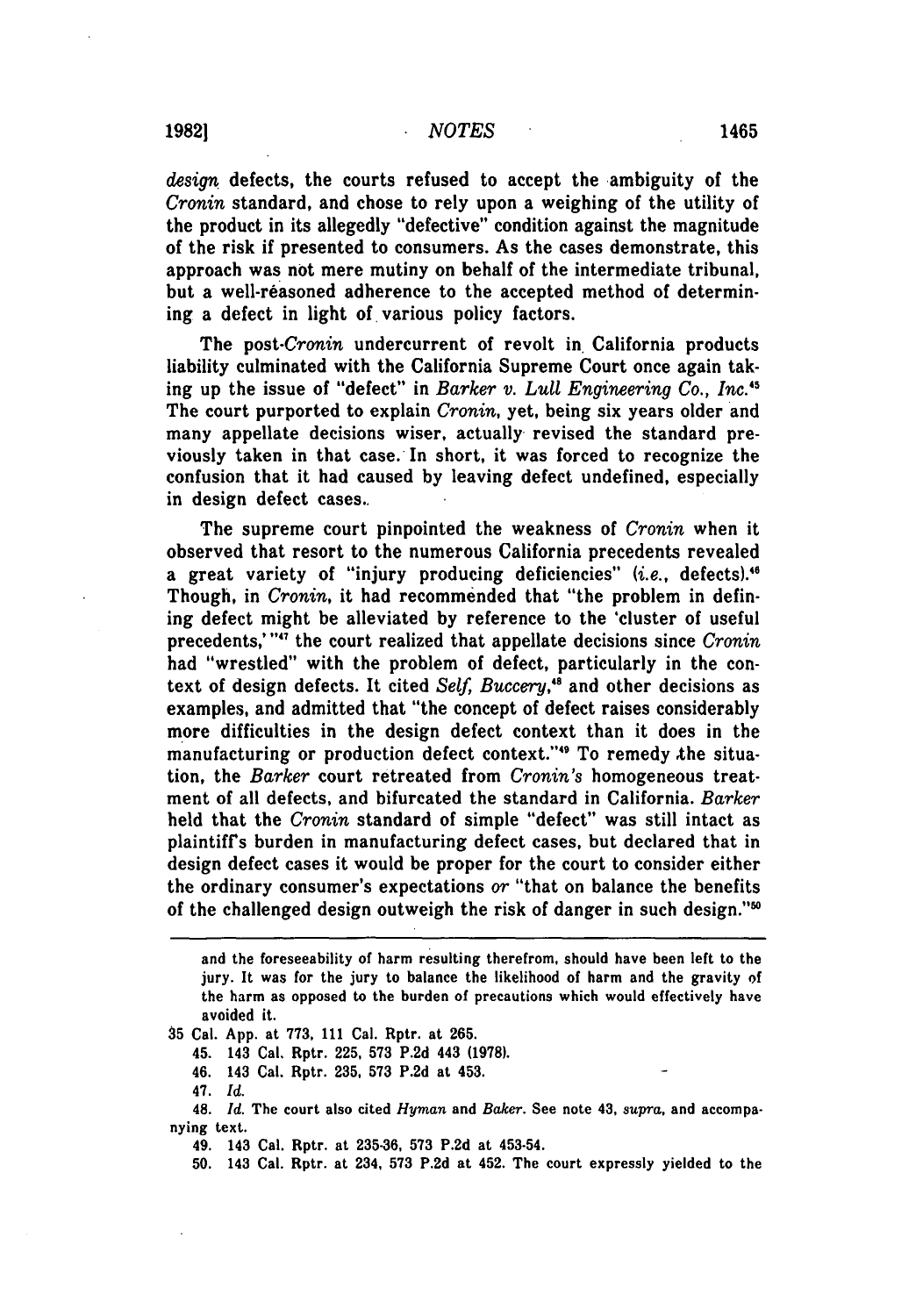The solution in *Barker* tends to suggest two steps toward clarifying products liability law which were not taken **by** the Louisiana Supreme Court in *DeBattista.* The first step is to recognize that not all products may be treated alike in determining what condition of the product constitutes a defect. The range of possible products, possible defects, and important social policy considerations which need be heeded are simply too complex to allow a single, all-purpose, comprehensive definition of defect.<sup>51</sup> The second step is to realize that a balancing test approach is vital in determining *design* defects. It is submitted that the major problem with the *DeBattista* decision is that it does not draw these distinctions.

In *DeBattista*, the court evidently is issuing a warning to suppliers and processors of blood that they are to be ultimately responsible for the harm done to their patients who contract hepatitis. Its decision is no doubt motivated **by** weighty and troublesome considerations of social policy regarding blood transfusions, upon which this note does not express an opinion, other than to submit that the result, and the holding of *DeBattista*, are (arguably)<sup>52</sup> acceptable *in a transfusion/hepatitis case.* However, by not limiting the pronouncement of *DeBattista* to cases involving blood transfusions, the court has allowed parties to present arguments using *DeBattista* as precedent in products liability cases involving "shampoos, deodorants, candy bars, toasters, automobiles, oil changes and other everyday commodities. ..."<sup>53</sup> The social policy considerations which served as a source of

143 Cal. Rptr. at **237, 573 P.2d** at 455. It should be noted that the holding of the Barker court went even further and shifted the burden of proof from the plaintiff to the defendant. 143 Cal. Rptr. at **237, 573 P.2d** at 455. The plaintiff's showing of proximate cause between his injury and the product's design will now shift to the defendant the burden of proving that the design was not defective "in light of the relevant factors." 143 Cal. Rptr. at **237, 573 P.2d** at 455. Analysis of this facet of the Barker opinion is beyond the scope of this paper.

**51.** See Fisher, supra note **22,** at **358:**

ID evising one test of defectiveness to be applied uniformly to all products  $\dots$ makes strict liability a very crude instrument of social policy **....** IT]he policies underlying strict liability can be frustrated in cases where countervailing considerations do not warrant its rejection. Likewise, strict liability can be imposed in unwarranted situations despite strong countervailing policies.

**52.** The Louisiana Legislature has acted to remove strict liability for blood transfusions. See **1981** La. Acts, No. **331,** adding **LA.** R.S. **9:2797; 1981** La. Acts, No. **611,** adding **LA.** Civ. CoDE art. **2322.1.**

**53.** 403 So. **2d** at 34 (Blanche, **J.,** dissenting).

appellate court's use of a utility/risk balancing test, stating :that

a **jury** may consider, among other relevant factors, the, gravity of the danger posed **by** the challenged design, the likelihood that such danger would occur, the mechanical feasibility of safer alternative design, the financial cost of an improved design, and the adverse consequences to the product and to the consumer that would result from an alternative design.